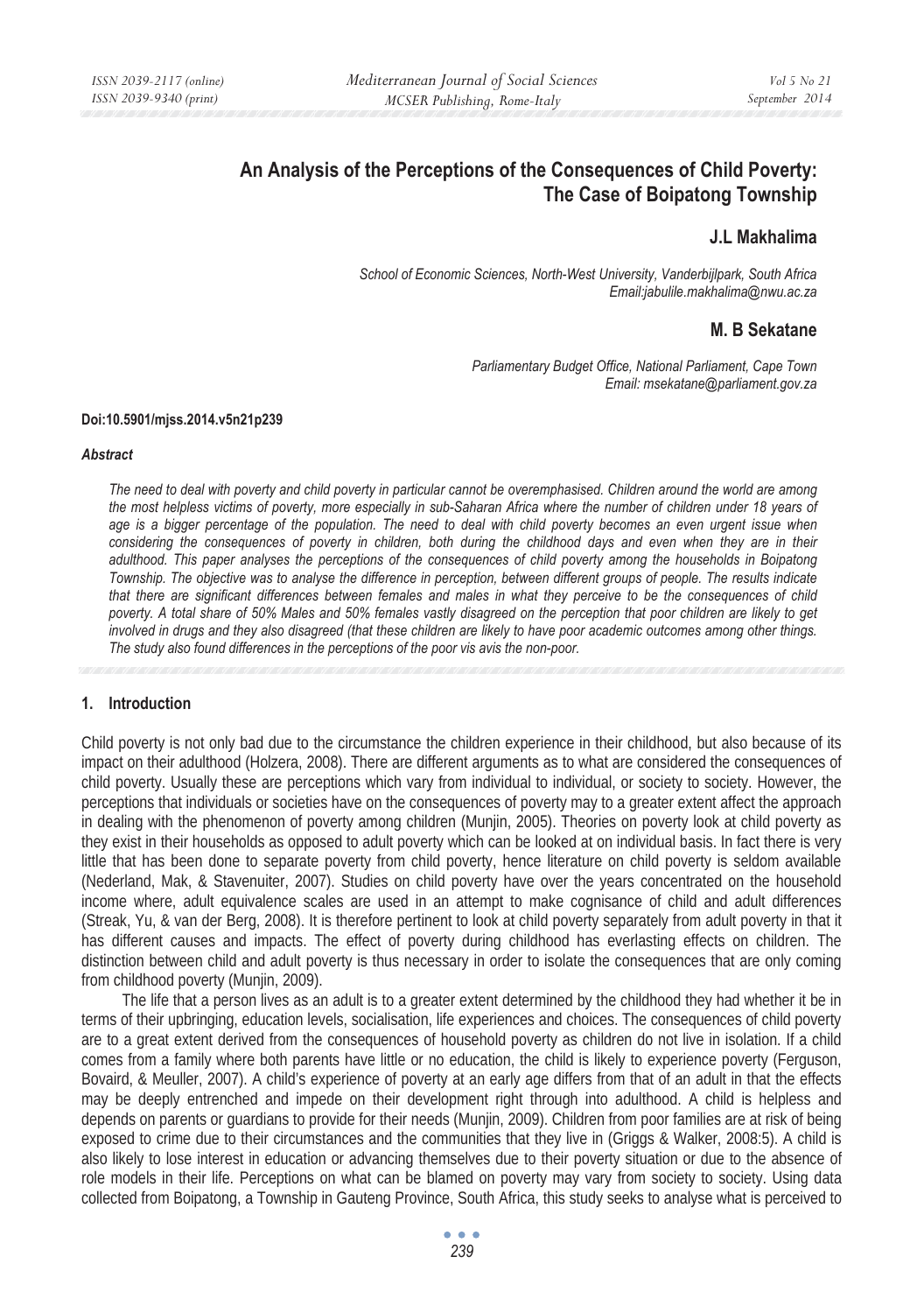be the consequences of child poverty. The rest of the paper is organised as follows; Section 2 reviews the literature on child poverty in general and discusses the possible consequences of child poverty based on literature. Section 3 presents the methodology that was used for data collection and the analysis of the data for the perceptions of the consequences of child poverty. Section 4 presents the results and discussion and section 5 concludes the paper.

## **2. Literature Review**

Chirwa (2009) defined child poverty as a situation whereby a person below the age of 18 years has no access to what is required to fulfil basic human needs. The basic needs in this case may refer to clothing, shelter and food. The definition therefore considers child poverty as something more than simply material deprivation or a lack of income. The definition takes into account the effects of the lack of sufficient productive resources to sustain a child's livelihood, lack of access to basic education good nutrition and the like. Townsend (in Greenn, 2010) concludes that children can be said to live in poverty when they live in families which lack resources to enable them to participate in the activities similar to those of their well-off counterparts. These activities may be school trips or extramural activities where a poor child may not afford some equipment required to take part. Child poverty therefore does not exist in isolation of household situation but has its roots in the general poverty. Child poverty is a consequence of household poverty For instance lack of good nutrition leads to malnutrition and poor academic performance and insufficient income may also lead to child labour, as children are forced to work, in order to help their struggling parents to support the family (UNICEF, 2005).

Magnuson (2013) explains that growing up in a household that lacks sufficient financial resources for basic family needs has long-term negative consequences. Studies by Magnuson and Votruba-Drzal (2009) also deduce that even a few years later, poverty can have negative implications for a child's development. What has been concluded from studies conducted in brain science and developmental psychology is that the negative effects of early childhood poverty, from prenatal to age 5 might be especially harmful and long lasting. This is likely because a child's brain develops and rapidly goes through a series of changes during the first few years of life, making young children especially sensitive to environmental influences. Early childhood may be critical also because that is when the family dynamics influences children's everyday lives, a context that differs dramatically by socioeconomic status.

One of the consequences of child poverty ubiquitous in the literature is ill health in children. Hirsh (2008) argues that children from poor families unlike those from well-off families tend to have poor health throughout the different stages of the life cycle. Most of the health problems that a child may encounter may have been caused by the ill health of the expectant mother due to stress and unhealthy diet. Such health impediments help to explain why a child may have a low birth weight which may lead to more health risks later in life. The risks of a child's ill health are associated with facets of children's living conditions. Children living in dilapidated housing are twice as likely to suffer from ill health as other children (Hirsch & Spencer, 2008).

Just as good health is vital for a child's development, so is education. A child's background and family plays a vital role in his or her academic achievements (Usher, 2012). Some children from low income families often tend to be less interested in school work and more often than not require special attention and remedial assistance compared to their well off counterparts. Children of white collar workers are more likely to go to university or any other tertiary institution unlike children of blue collar workers (Griggs & Walker, 2008).

Poor children who are weak in their academic performance tend to have emotional and behavioural problems more frequently as opposed to their non-poor counterparts. Emotional outcomes are often grouped along two dimensions: externalising behaviours which comprise of aggression, fighting, and bullying, and internalising behaviours such as anxiety, inability to socialize, and depression. Children from poor households are likely to have both internalising and externalising behaviours at any point in their childhood whether their poverty situation is of a long or short term nature (Brook-Gunn & Duncan, 1997).

The poverty situation at home as well as the relationship between children and their parents plays a vital role in a child's behaviour. Parents of higher socioeconomic statuses who have enough money to be comfortable while raising their families are more likely to show more warmth and affection. They communicate and give their children the opportunity to express their opinions. Children in turn experience less emotional and behavioural problems as they are receiving the necessary attention at home. Parents who are experiencing financial difficulties are more likely to be depressed and anxious. Due to their circumstances these parents tend to be harsh, less supportive and more detached from their children (Driscoll & Nagel, 2010)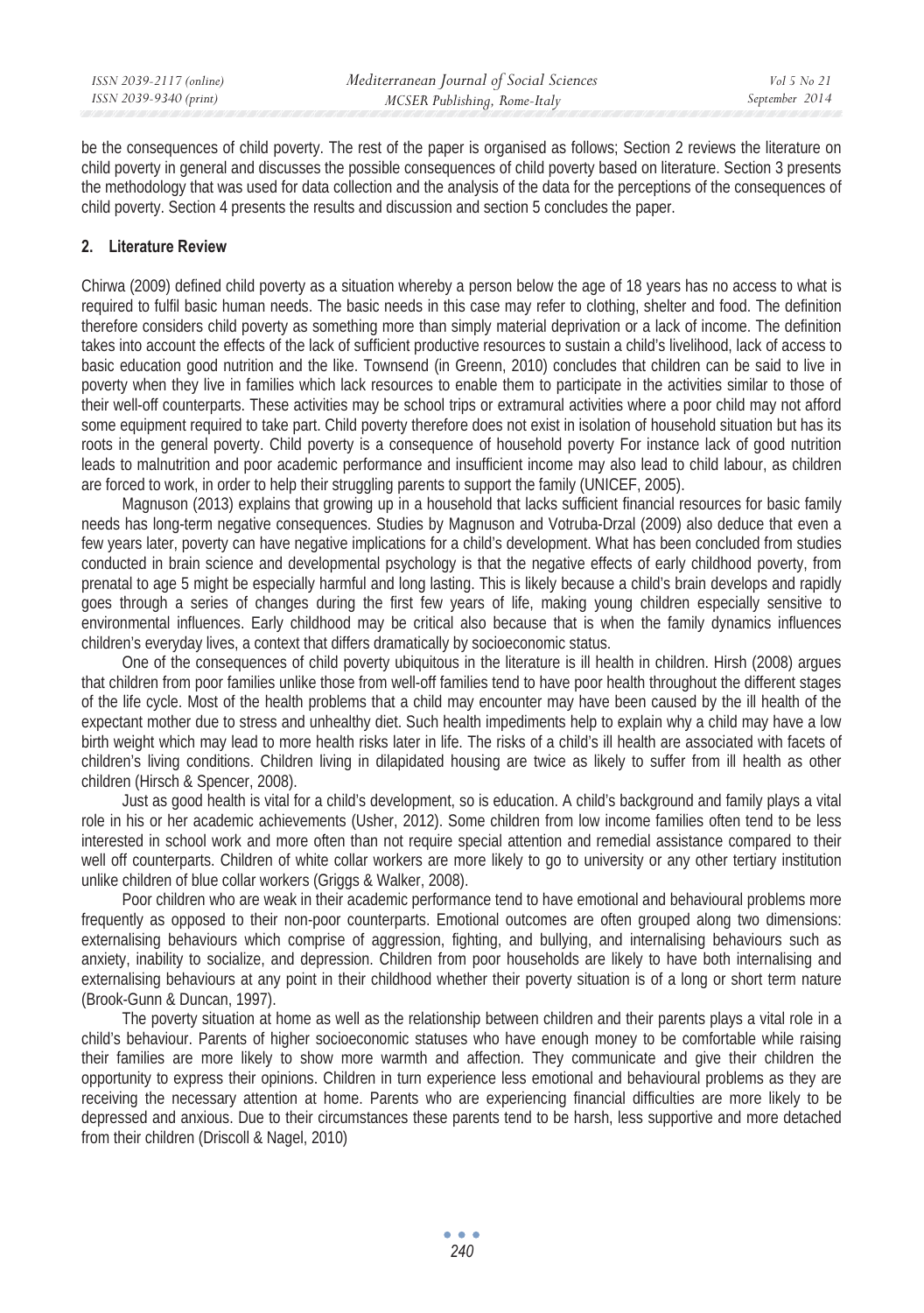### **3. Methodology and Data Collection**

The paper uses data collected in Boipatong Township in South Africa. In the survey, 300 questionnaires were administered to head of households by 2 field workers in September 2013. Households were randomly selected from the population of Boipatong. Maps were obtained to assist with the sampling. Statements on the consequences of child poverty were used and respondents were to respond based on a likert scale.

The head of households were requested to respond on the scale of 1 to 5 where 1 was "strongly disagree" and 5 was "strongly agree". A statement to capture a theoretically known consequence was asked to the head of the household, or a respondent that represented the head of the household.

### **4. Results and Discussion**

In investigating on the perceptions of the consequences of child poverty among gender groups and between the poor and the non-poor, the study employs cross tabulations and chi square test for significance. The responses of the male and female respondents are cross tabulated against each other to illustrate the different responses from a gender perspective. Table 1 depicts these responses.

| Perception of the consequences of                                                      |              | <b>Strongly</b> | <b>Disagree</b> | Agree   | <b>Strongly Agree</b> | <b>Neither</b> | Do not |
|----------------------------------------------------------------------------------------|--------------|-----------------|-----------------|---------|-----------------------|----------------|--------|
| child Poverty                                                                          |              | Disagree (%)    | $(\% )$         | $(\% )$ | $(\% )$               | agree/disagree | know   |
| Most girls who resort to                                                               | <b>Males</b> | 42              | 47.5            | 51.6    | 59.1                  | 47.8           | 33.3   |
| prostitution come from poor                                                            | females      | 58              | 52.5            | 48.4    | 40.9                  | 52.2           | 66.7   |
| families                                                                               | total        | 48.8            | 13.5            | 21.5    | 7.4                   | 7.7            | 1      |
| Children from poor families                                                            | <b>Males</b> | 50              | 40.9            | 60      | 57.1                  | 50.7           | 25     |
| are likely to get involved in<br>drugs compared to their well-<br>off counterparts     | females      | 50              | 59.1            | 40      | 42.9                  | 49.3           | 75     |
|                                                                                        | total        | 12.8            | 46.1            | 8.4     | 4.7                   | 25.3           | 2.7    |
| Children from poor families                                                            | <b>Males</b> | 38.7            | 47.5            | 59.4    | 50                    | 41.3           | 37.5   |
| are likely to get involved in                                                          | females      | 61.3            | 52.5            | 40.6    | 50                    | 58.8           | 62.5   |
| <b>crime</b>                                                                           | total        | 20.9            | 19.9            | 21.5    | 8.1                   | 26.9           | 2.7    |
| Children from poor families                                                            | <b>Males</b> | 36.8            | 41              | 54.7    | 68                    | 43.6           | 57.1   |
| are likely to perform poorly at<br>school compared to their well-<br>off counterparts? | females      | 63.2            | 59              | 45.3    | 32                    | 56.4           | 42.9   |
|                                                                                        | total        | 12.9            | 28.1            | 21.7    | 8.5                   | 26.4           | 2.4    |
| Children from poor families<br>lack ambition?                                          | <b>Males</b> | 51.9            | 35.6            | 50.6    | 44.4                  | 44.6           | 66.7   |
|                                                                                        | females      | 48.1            | 64.4            | 49.4    | 55.6                  | 55.4           | 33.3   |
|                                                                                        | total        | 17.5            | 19.9            | 28.6    | 9.1                   | 21.9           | 3      |
| Children from poor families                                                            | <b>Males</b> | 38.6            | 40.6            | 55.6    | 46.7                  | 49.2           | 31.3   |
| are unable to socialize and                                                            | females      | 61.4            | 59.4            | 44.4    | 53.3                  | 50.8           | 68.8   |
| are prone to social exclusion<br>in this community                                     | total        | 14.9            | 21.6            | 27.4    | 10.1                  | 20.6           | 5.4    |
| Children from poor families                                                            | <b>Males</b> | 34.3            | 38.1            | 53.8    | 50.7                  | 41.7           | 45.2   |
| have poor health outcomes                                                              | females      | 65.7            | 61.9            | 46.2    | 49.3                  | 58.3           | 54.8   |
| compared to children from<br>well-off families                                         | total        | 11.8            | 14.1            | 26.3    | 25.3                  | 8.1            | 14.1   |

**Table 1:** Cross tabulation between perceptions and gender

Table 1 depicts the responses of males and females as to what they perceived to be the consequences of child poverty. From the sample, 48.8% of the respondents strongly disagreed with the statement that "girls from poor household resort to prostitution". Of those that strongly disagreed, 58% were female and 42% were males. This indicates that even though both males and females disagreed, females are more likely to disagree as the statement is gender biased. When asked if they perceived children coming from poor families to be involved in drugs, 46.1% of the respondents disagreed with the statement. Of this percentage, the majority were females at 59.1%. On the other hand, 40.9% of males strongly agreed with the statement. However, the chi square test result with a p-value of 0.95 shows that there is no significant difference in the response of males and females

According to research done by Griggs and Walker (2008) children from poor households have a greater likelihood of parent reported disobedience, such as being involved in crime compared to their well-off counterparts. The results in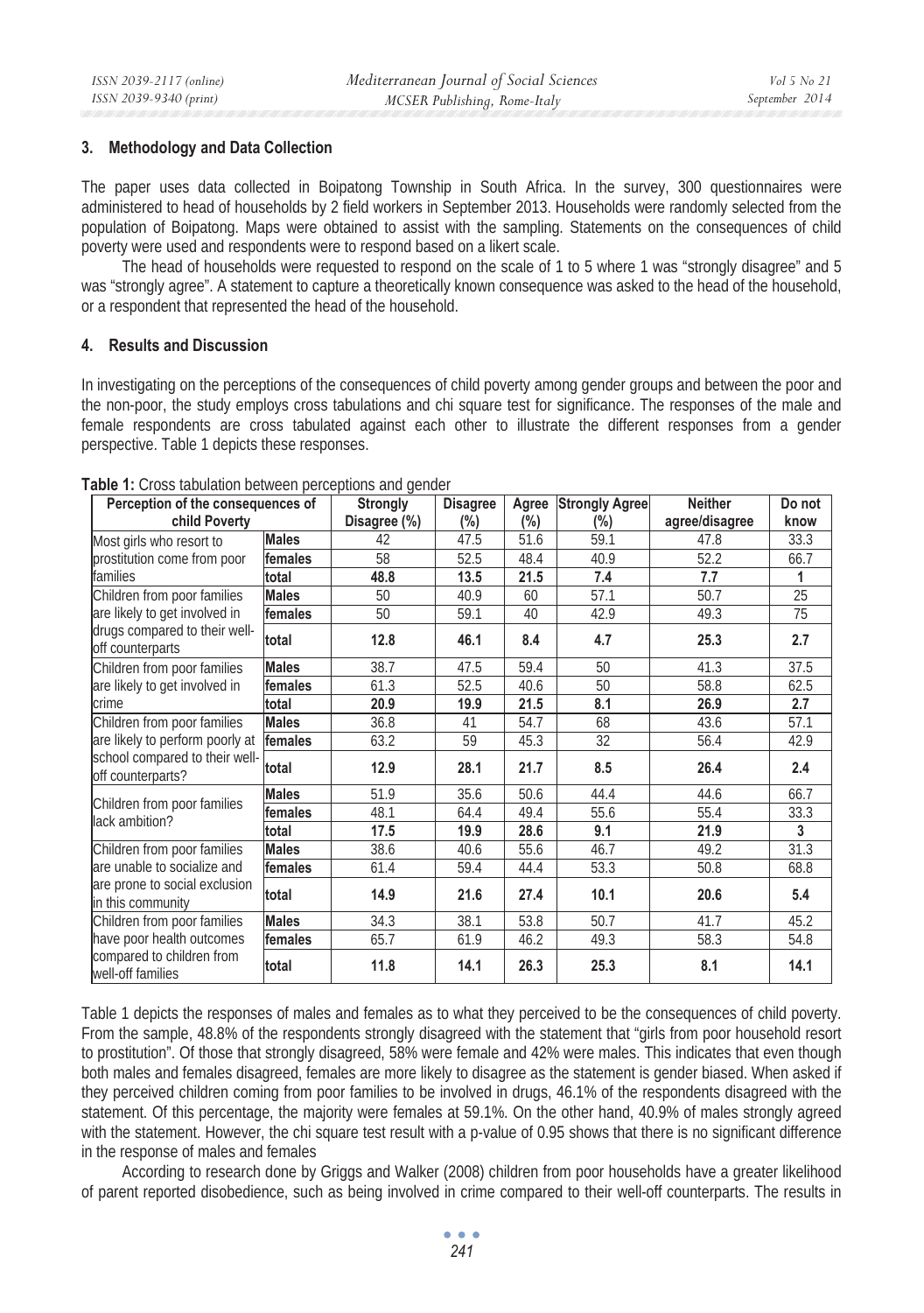this study show that from the sample, 59.4% of males and 40.6% of females agreed that poor children are likely to get involved in criminal activities. From the sample, 62.3% of the female strongly disagree with the statement compared to the 38.7% of the male respondents.

A total of 63.2% female correspondents strongly disagreed that children coming from poor household have a poor academic performance. On the opposite extreme, 68% of the male respondents strongly agree with the statement. A pvalue of 0.95 implies that there is no statistically significant difference between the male and female responses. This is an important observation as the statement itself is strong. There may be a variety of reasons for these outcomes. Females may have responded in that manner as they feel that poor children want to improve their situation by doing well at school (Horgan, 2007). While males may feel that children lack the concentration at school due to their domestic situation and this may undermine their academic achievement (Engle & Black, 2009).

A total of 28.6% of the respondents agree that children from poor households lack ambition. Based on the weight of the statement, this can be considered to be a large percentage of the sample. More female respondents (55.6%) strongly agreed with the statement compared to that of the male respondent (44.4%). More females (61.4%) than males (38.6%) strongly disagreed that children from poor families are unable to socialise and are prone to social exclusion in the community. This may mean that females feel that a child should not be socially withdrawn or excluded due to their poverty situation. On the other hand a greater percentage of males (55.6%) than females (44.4%) agreed to the statement. This may be that males feel that poor children find it difficult to fit in with society due to their poverty situation. Conger et al. (2002) has also shown that poor children have difficulties relating and interacting with their peers. They often display disobedient behaviour which influences their social alienation from the rest of society (Moore et al., 2009).

Health status of a person is a function of a number of things. The statement that poverty status would affect health status therefore should be considered in the light that it does not mean exclusively. The results from the study shows a clear split between males and females. A greater percentage of male respondents agreed (53.8%) and strongly agreed (50.7) compared to female respondents (46.2% and 49.3% respectively) that children from poor families have poor health outcomes compared to their well-off counterparts. When aggregated, 26.3% of the sample agreed to the statement that being in a poor family poses health hazards to a child. A study done in the United States also showed that poor children are most likely to have poor health outcomes compared to children from wealthier families (Brook-Gunn & Duncan, 1997). The results from the discussion therefore show that males and females have different views about the perceptions of the consequences of child poverty based on the responses they gave.

The residents of Boipatong Township were also interview based on their household poverty status regarding their perceptions of the consequences of child poverty in the Township. The results are shown in Table 2.

| Perception of the consequences of child Poverty                    | Strongly<br>Disagree (%) | Disagree<br>$(\% )$ | Agree<br>(%) | <b>Strongly</b><br>Agree (%) | <b>Neither</b><br>agree/disagree | Do not<br>know |      |
|--------------------------------------------------------------------|--------------------------|---------------------|--------------|------------------------------|----------------------------------|----------------|------|
|                                                                    | Poor                     | 40                  | 48.2         | 32.8                         | 27.3                             | 39.1           | 66.7 |
| most girls who resort to prostitution come<br>from poor families   | Non-poor                 | 60                  | 51.2         | 67.2                         | 72.7                             | 60.9           | 33.3 |
|                                                                    | total                    | 48.7                | 13.8         | 21.5                         | 7.4                              | 7.7            | 1    |
| Children from poor families are likely to get                      | Poor                     | 42.1                | 42.3         | 28                           | 50                               | 31.6           | 50   |
| involved in drugs compared to their well-off                       | Non-poor                 | 57.9                | 57.7         | 72                           | 50                               | 68.4           | 50   |
| counterparts                                                       | total                    | 12.8                | 46.6         | 8.4                          | 4.7                              | 25.5           | 2.7  |
| Children from poor families are likely to get<br>involved in crime | Poor                     | 41.9                | 39           | 36.9                         | 37.5                             | 37.5           | 50   |
|                                                                    | Non-poor                 | 58.1                | 61           | 63.1                         | 62.5                             | 62.5           | 50   |
|                                                                    | total                    | 20.8                | 19.8         | 21.8                         | 8.1                              | 26.8           | 2.7  |
| Children from poor families are likely to                          | Poor                     | 55.3                | 37.3         | 34.4                         | 36                               | 35.4           | 42.9 |
| perform poorly at school compared to their                         | Non-poor                 | 44.7                | 62.7         | 65.6                         | 64                               | 64.6           | 57.1 |
| well-off counterparts?                                             | total                    | 12.8                | 28           | 21.6                         | 8.4                              | 26.7           | 2.4  |
|                                                                    | Poor                     | 46.2                | 40.7         | 34.1                         | 40.7                             | 36.9           | 33.3 |
| Children from poor families lack ambition?                         | Non-poor                 | 53.8                | 59.3         | 65.9                         | 59.3                             | 63.1           | 66.7 |
|                                                                    | total                    | 17.5                | 19.9         | 28.6                         | 9.1                              | 21.9           | 3    |
| Children from poor families are unable to                          | Poor                     | 36.4                | 49.2         | 32.1                         | 36.7                             | 34.4           | 56.3 |
| socialize and are prone to social exclusion in                     | Non-poor                 | 63.6                | 50.8         | 67.9                         | 63.3                             | 65.6           | 43.8 |
| this community                                                     | total                    | 14.8                | 21.8         | 27.3                         | 10.1                             | 20.5           | 5.4  |
| Children from poor families have poor health                       | Poor                     | 68.6                | 52.4         | 29.5                         | 38.2                             | 16.7           | 33.3 |
| outcomes compared to children from well-off                        | Non-poor                 | 31.4                | 47.6         | 70.5                         | 61.8                             | 83.3           | 66.7 |
| families                                                           | total                    | 11.7                | 14.1         | 26.2                         | 25.5                             | 8.1            | 14.1 |

**Table 2:** Cross tabulation of perceptions and poverty status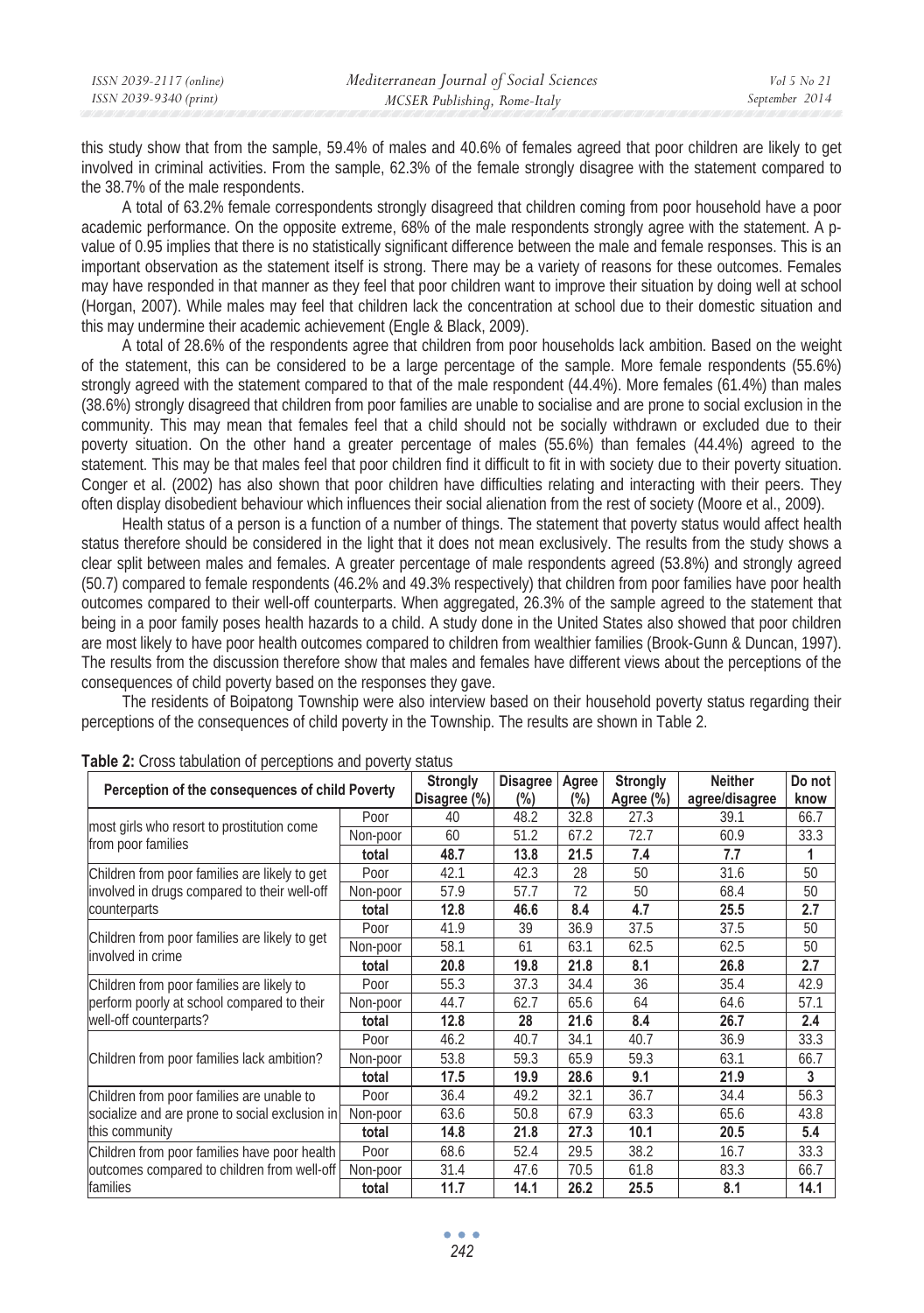Table 2 illustrates the responses of the poor and non-poor households as to what are the perceived consequences of child poverty. A total of 48.7% of the poor and non-poor respondents strongly disagree that most girls from poor families resort to prostitution. Of that total, 60% were non-poor and 40% were poor. A greater percentage of non-poor (67.2%) than poor (32.8%) respondents agreed to the statement. this shows that non-poor households perceive that girls resorting to prostitution are more likely to be poor.

Both poor and non-poor households strongly agree (50% concurrently) that children from poor families are likely to get involved in drugs compared to their well-off counterparts. However, 57.9% of the non-poor respondents strongly disagree with the statement compared to that of poor households (42.1%). A total of 46.6% of the sample disagreed with the statement. This essentially indicates that a child's poverty status does not necessarily necessitate the use of drugs.

When asked whether they perceived children from poor families are likely to get involved in crime, a total of 62.5% of non-poor households strongly agreed with the statement compared to a smaller percentage of poor respondents (37.5%). A total of 21.8% of the sample agreed to the statement. With regards to the statement, this is a large percentage as this may also imply that non-poor households perceive that poor children may resort to crime to survive.

A larger portion of poor respondents at 55.3% compared to the non-poor respondents at 44.7% strongly disagreed that children from poor households have a poor academic performance compared to their well-off counterparts. on the other hand, a larger portion of the non-poor respondents (64%) strongly agreed with the statement compared to the nonpoor respondents (36%). This shows that non-poor respondents perceive poor children to have a poor academic performance due to their poverty situation. A study done by Reardon (2011) concluded that children from low income households were more likely to have a poor academic performance as opposed to those from high income families.

Non-poor households strongly agreed (59.3%) that children from poor households lack ambition. Only 40.7% of the poor households agreed with the statement. Non-poor households felt otherwise. A total of 27.3% of the sample agree that children from poor families are unable to socialise and are prone to social exclusion in the community. Of those who strongly agreed, 63.3% were non-poor respondents and 36.7% were poor respondents. From this observation, it can be assumed that non-poor respondents perceive poor children to either be socially side lined because they are poor or because these children feel as though they do not fit in due to their poverty status.

Non-poor residents strongly agreed (61.8%) when asked if they perceived children from poor families to have poor health outcomes compared to their well-off counterparts. Poor households on the opposite extreme, strongly disagreed (68.6%) with the statement. Table 3 shows the chi-square test results. A p-value of 0.00 shows that there is a significant difference between what the poor and non-poor respondents perceived about the health outcomes of poor children. The poor respondents do not agree with the statement for the palpable reason that they too are poor and those children may be coming from their households.

|                              | Value  | n. | Asymp. Sig. (2 sided) |
|------------------------------|--------|----|-----------------------|
| Pearson Chi Square           | 25.271 |    | 000                   |
| Likelihood Ratio             | 25.917 |    | 000                   |
| Linear-by-linear Association | 10.572 |    | 001                   |

**Table 3:** Chi-Square Test

The results based on table 3 also show that there is a statistically significant relationship between a child's poverty status and their perceived health outcomes according to the poor and non-poor households. The poorer a child, the greater the likelihood of poor health outcomes.

#### **5. Conclusion**

The aim of this study was to analyse the perceptions of the consequences of child poverty at household level. Using cross tabulation and chi-square test for group difference, statements on perceived consequences were tested between gender and poverty status. It can thus be concluded that both males and females, and poor and non-poor responses show that poor children are at risk of being exposed to the consequences. The results indicate that there is a general agreement in the perceptions that poor children are likely to resort to prostitution, get involved in drugs, crime, perform badly at school, lack ambition and struggle to socialise due to their poverty situation. The agreement is apparent in the results from the Chi2 test which did not show a statistically significant difference. There was however a clear difference in the perceptions between the poor and non-poor in their perception on health outcomes. The non-poor felt that poor children are more likely to have poor health outcomes whereas the poor disagreed. The poor felt strongly that the health circumstance of their children does not entirely depend on their economic wellbeing.